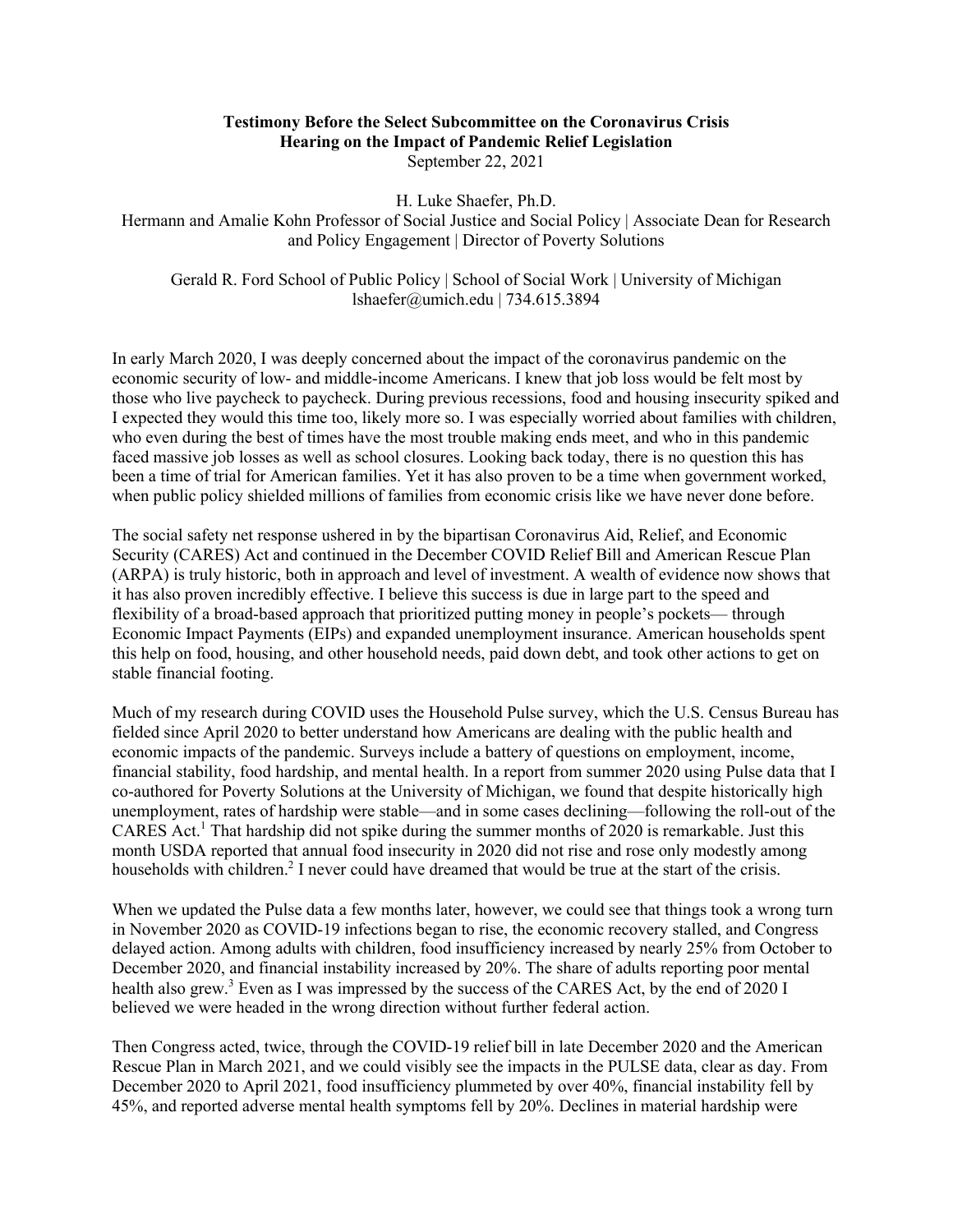greatest, in percentage point terms, among low-income households but also evident among middle class Americans.<sup>4</sup> Hardship has started to inch up in recent months as we get further away from EIPs, but even now, food hardship and financial instability remain well below levels seen in December 2020.

Scores of studies using all sorts of data come to substantively similar conclusions about the success of this unprecedented safety net response. The credit scores of Americans are better in 2021 than in 2019, which was the peak of a decade-long economic expansion. Fewer people are behind on their mortgages. Credit card debt was lower and fewer people were missing payments.<sup>5</sup> It looks like this is true for Black and Hispanic Americans as well as non-Hispanic whites.<sup>6</sup> A study by the Federal Reserve found that more households reported being able to cover a \$400 expense in July 2020 compared to October 2019, especially among low- and middle-income households.<sup>7</sup> A later wave of the same survey found that financial well-being at the end of 2020 was comparable to 2019. Another study found increased savings especially among lower-income households.<sup>8</sup> Nathanial Hendren and colleagues draw on private sector data from credit and debit card transactions to find that the spending of Americans fell off a cliff during spring 2020, but following the CARES act, immediately rebounded in striking fashion.<sup>9</sup> Their latest data finds spending is above pre-pandemic levels. My own research using these data finds that the roll-out of expanded unemployment insurance contributed to a rebound in health care spending last year, especially in states that did not expand Medicaid and suffered more coverage losses.<sup>10</sup> People used the money they received to address health care needs.

The Census Bureau's poverty report released last week brings all this home, showing that the Supplemental Poverty Rate—a metric that while imperfect better accounts for government's impact on poverty—actually fell in 2020 when compared to 2019. Unemployment assistance lifted 5.5 million Americans out of poverty in 2020. Economic Impact payments did the same for an estimated 11.7 million Americans.<sup>11</sup> Those are remarkable numbers.

Nearest to my heart is the expansion of the child tax credit, with monthly advance payments that rolled out this past July. This policy that mirrors benefits seen in many other countries holds the promise to cut child poverty by 45% and eradicate its most extreme forms.<sup>12</sup> Since July we have continued tracking wellbeing in the Pulse data. Once again we saw food hardship and poverty drop as this help was delivered, this time for those with children while it remained relatively stable for those without.

None of these programs have worked perfectly. Some people were unable to get on unemployment insurance, some did not receive their EIP, and some eligible families have still not received their child tax credit payments. Yet, on the whole, the vast majority of Americans were able to access these critical supports, that together formed a robust, cash-based safety unlike anything we've seen before. A safety-net that buoyed households during a time of widespread joblessness, and prevented the economy from slipping into a prolonged recession. While we should always think about the ways that we can do better, I think it is also critical to recognize the successes we have had. This is the best, most successful response to an economic crisis that we have ever mounted, and it is not even close.

Going forward, I have three big asks of you. I want to recognize this success, and make sure we carry this bipartisan blueprint forward, both to future recessions and times of relative economic normalcy. Families are in better financial shape because of your actions, and the economy is fundamentally strong. We can debate the details of the package, but I hope we will learn from the success of this bipartisan effort as we structure the future of our social safety net.

Second, now is the time to watch the numbers. Expanded unemployment insurance has expired. Watching the evidence from states that ended this aid early, we see no increase in employment, but a definitive rise in food hardship and economic insecurity. I hope I am wrong, but I expect the next few months will be harder for many.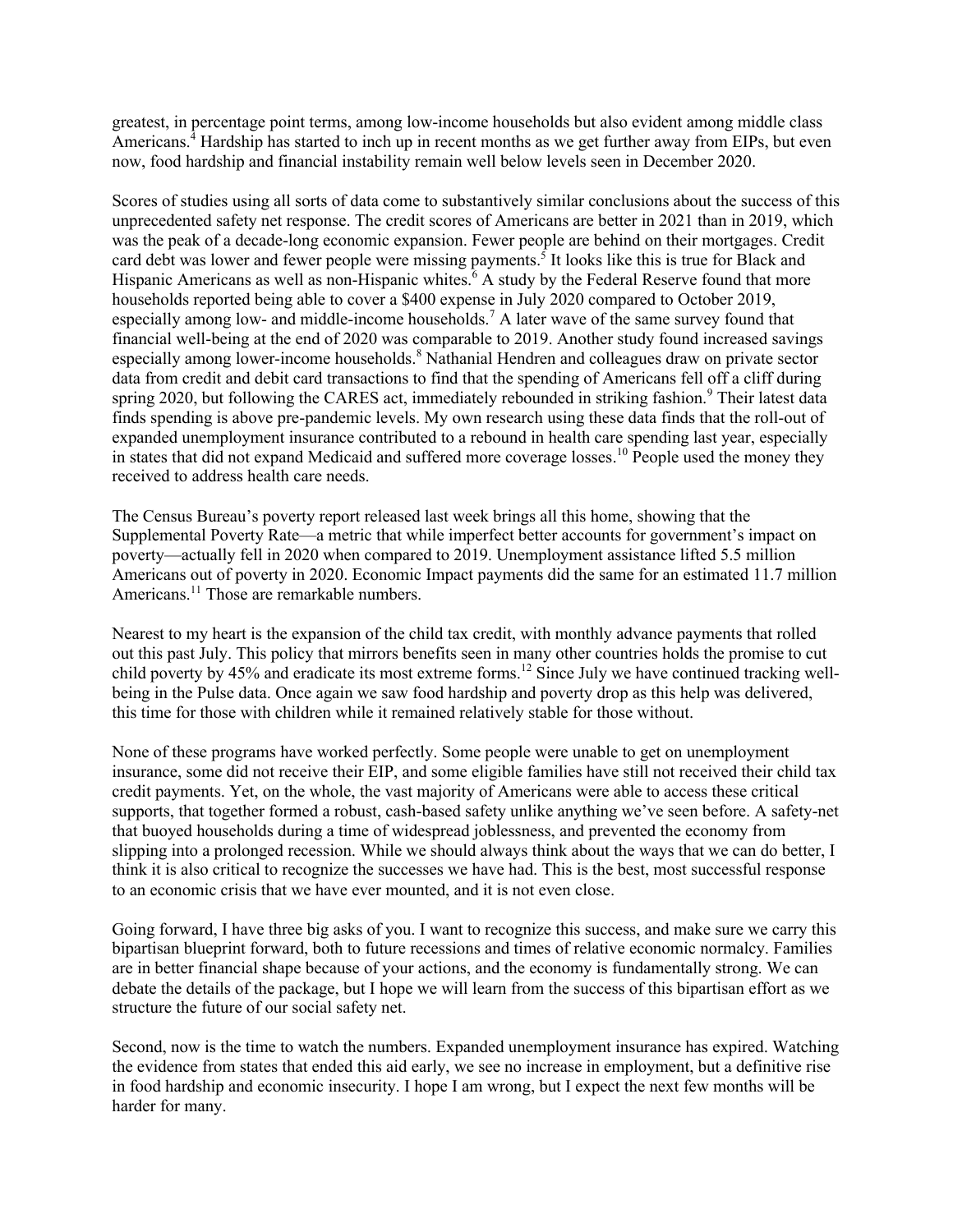Most importantly to me, I urge you to make the expansion of the child tax credit permanent. This policy—based on benefits that have been tried and tested in countries all around the world—holds the promise to dramatically reduce child poverty in this country, especially among children of color. Research from the U.K. and Canada finds that such a child benefit led to declines in spending on alcohol and tobacco.<sup>13</sup> Families in the United States face the greatest rates of hardship. The expanded child tax credit is as simple as it is transformative in that it treats all low- and middle-income children the same. It says that raising kids is expensive and society has a reason to come alongside parents in that work. Research indicates that we will benefit from this investment into our children for years to come. We are at a crossroads and you have the power to chart a very different path forward. I am deeply grateful for what you have done for American families so far, and I hope you will take the next step to make a very different future possible.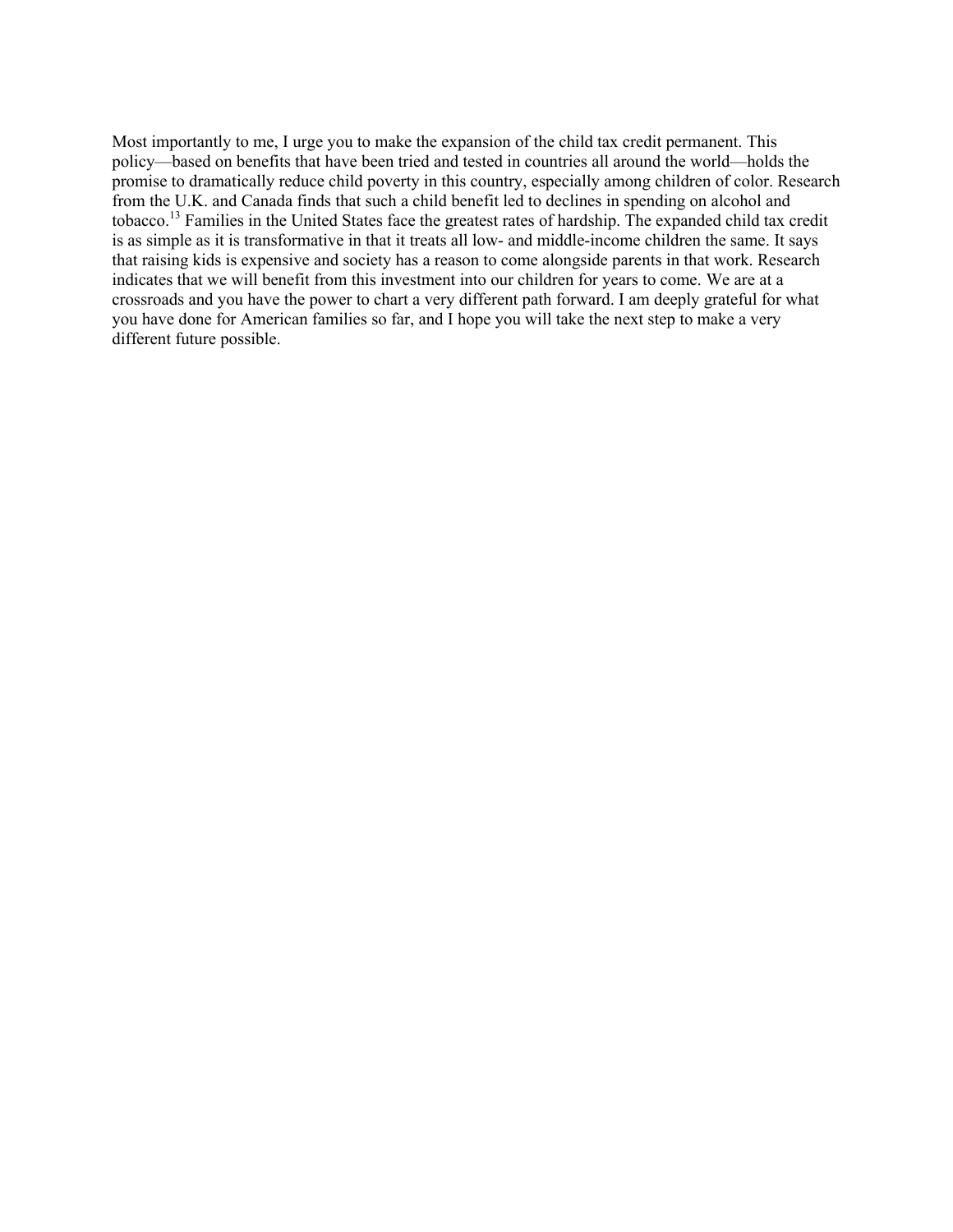Share of respondents reporting sometimes or often not enough food in the past seven days



 $\longrightarrow$ all respondents 

Share of respondents reporting very difficult to pay for usual household expenses in past seven days



all des in household www.packlabor in household